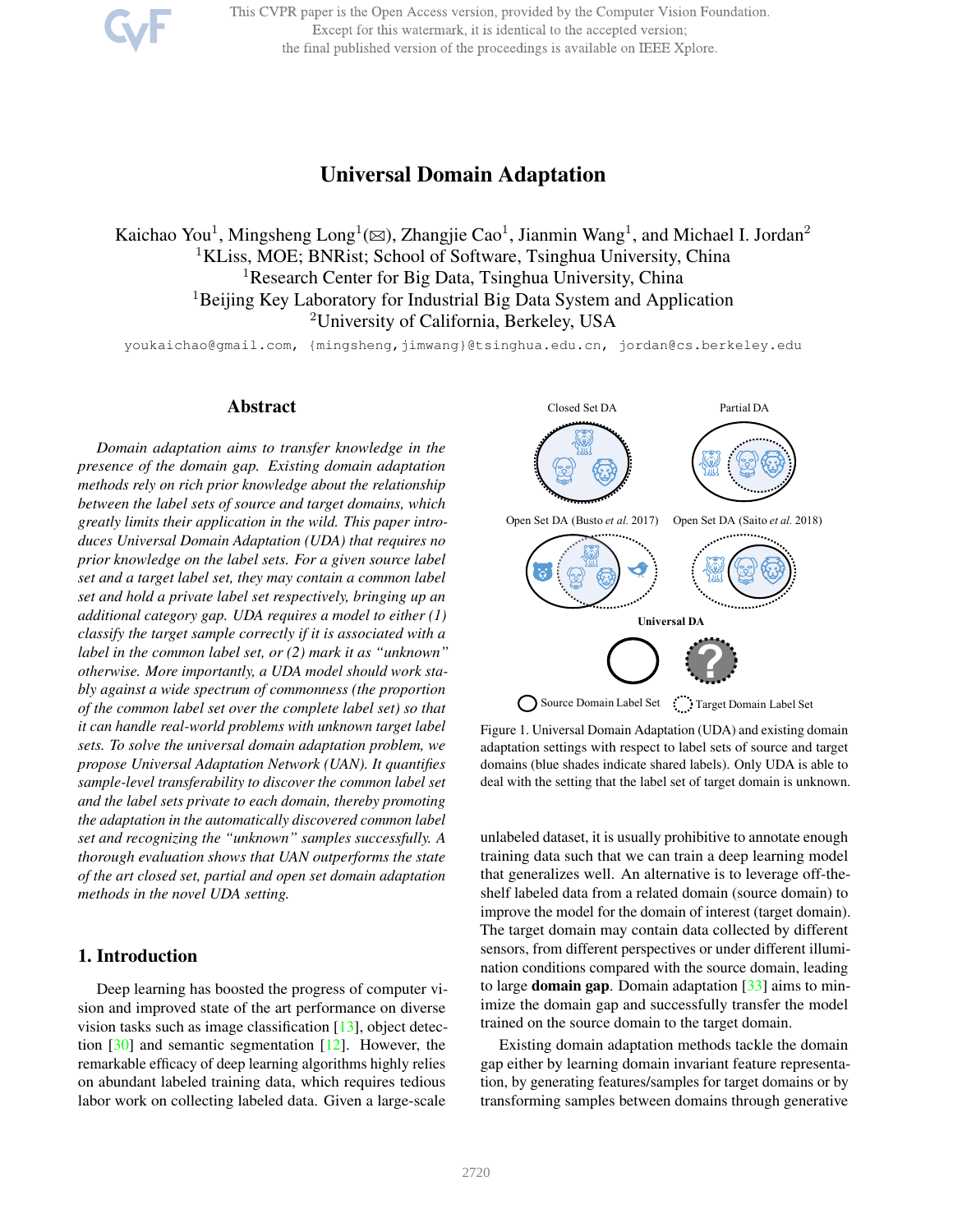models. They suppose that label sets are identical across domains, as shown in Figure 1 (closed set domain adaptation). This simplified scenario focuses on the fundamental problem of domain adaptation and provides insightful ideas for future research. Recent works try to relax the assumption by proposing open set domain adaptation [28, 35] and partial domain adaptation  $[2, 45]$ . As shown in Figure 1, partial domain adaptation  $[2, 45]$  requests that the source label set contains the target label set while Busto *et al.* [28] introduces "unknown" classes in both domains, and assumes common classes between two domains are known in the training phase. Modified open set domain adaptation by Saito *et al.* [35] removes data of source unknown classes such that the source label set is a subset of the target label set. Luo *et al.* [24] allows partly shared label sets and requires some labeled data in the target domain, where the target label set is known. These works constitute valuable advances towards practical domain adaptation.

Practical scenarios are way more complicated and these assumptions are easily violated. For example, labeled animals from different datasets are easily accessible. But if we want to recognize animals in the wild, we are exposed to two challenges: (1) The background may deviate from those in the training data, leading to large domain gap; (2) Some native species do not exist in the training data, in the meantime, animal species in the deployed environment may not cover all the training species because training data is too diverse, leading to large category gap. In summary, the relationship of label sets between the source and target domains is unknown in the presence of a large domain gap. If the source label set is large enough to contain the target label set, partial domain adaptation methods are good choices; if the source label set is contained in the target label set or common classes are known, open set domain adaptation methods are good choices. In a general scenario, however, we cannot select the proper domain adaptation method because no prior knowledge about the target domain label set is given.

For this purpose, we propose a generalized setting, termed Universal Domain Adaptation (UDA). In UDA, given a labeled source domain, for any related target domain, regardless of how its label set differs from that of the source domain, we need to classify its samples correctly if it belongs to any class in the source label set, or mark it as"unknown" otherwise. The word *"universal"* indicates that UDA imposes no prior knowledge on the label sets.

UDA poses two major technical challenges for designing domain adaptation models in the wild. (1) Since we know nothing about the target label set, we cannot decide which part of the source domain should be matched to which part of the target domain. If we naively match the entire source domain with the entire target domain, mismatching of different label sets will deteriorate the model. (2) The model should be able to mark target samples as "unknown" if they

do not belong to any class in the source label set. Since there are no labeled training data for these classes, by no means the classifier can tell their detailed category.

To address Universal Domain Adaptation, we propose Universal Adaptation Network (UAN), equipping with a novel criterion to quantify the transferability of each sample. The criterion integrates both the domain similarity and the prediction uncertainty of each sample into a sample-level weighting mechanism. With the transferability-enhanced UAN model, the samples coming from the common label set between the source and target domains are automatically detected and matched while the target samples coming from the target private label set can be successfully marked by a rejection pipeline as "unknown" class.

The main contributions of this paper are:

(1) We introduce a more practical Universal Domain Adaptation (UDA) setting that imposes no prior knowledge on the label sets of source and target domains. This is important considering that we do not have access to target labels in unsupervised domain adaptation and sometimes it is even impossible to know the target label set, not to mention how it overlaps with the source label set.

(2) We study the performance of existing domain adaptation methods under a variety of UDA settings including closed set, partial and open set domain adaptation. Methods tailored to specific settings do not work well in UDA. This highlights the need for a UDA-friendly model.

(3) We propose Universal Adaptation Network (UAN), an end-to-end solution, which exploits both the domain similarity and the prediction uncertainty of each sample to develop a weighting mechanism for discovering label sets shared by both domains and promote common-class adaptation. Empirical results show that UAN works stably across different UDA settings and outperforms existing methods.

# 2. Related Work

We briefly review recent domain adaptation methods in this section. According to the constraint on the label set relationship between domains, these methods fall into closed set domain adaptation, partial domain adaptation, or open set domain adaptation.

### 2.1. Closed Set Domain Adaptation

Closed set domain adaptation focuses on mitigating the impact of the domain gap between source and target domains. Solutions to closed set domain adaptation mainly fall into two categories: feature adaptation and generative model. Feature adaptation methods diminish the feature distribution discrepancy between source and target domains by minimizing well-defined statistical distances on feature distributions. Early shallow adaptation methods  $[33, 7, 27, 5, 46, 42]$  usually provide insights in developing modern deep adaptation methods [38, 21, 6, 11, 39, 23, 37, 34, 22], while other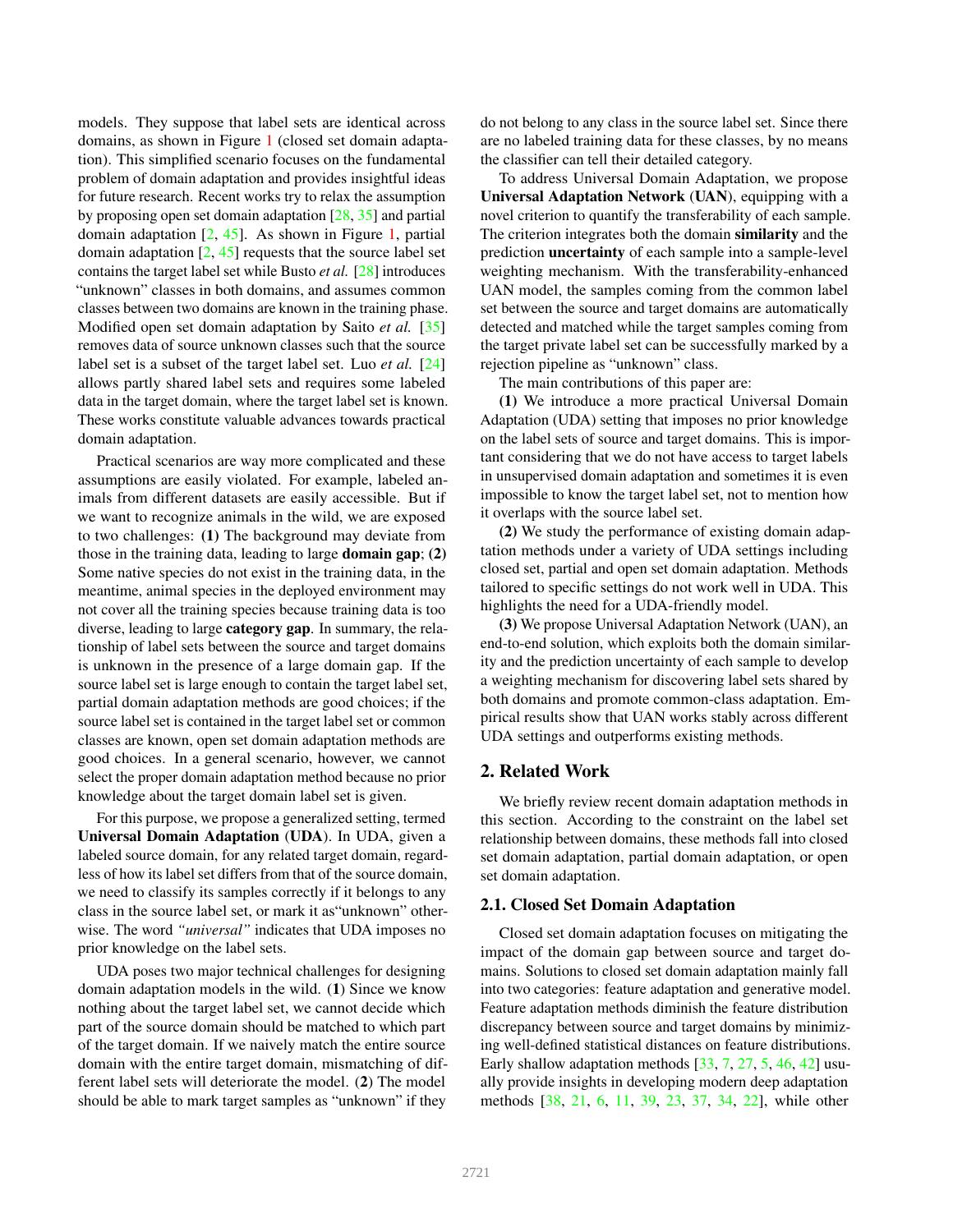deep adaptation methods further explore architecture designs [19, 43, 36, 26, 20, 41, 16, 47, 25, 4, 18]. Tzeng *et al.* [38] and Long *et al.* [21] first proposed to minimize Maximum Mean Discrepancy (MMD) of deep features across domains. Long *et al.* [23] further exploits a residual transfer structure and introduces entropy minimization on target data. Zellinger *et al.* [44] enables distribution alignment by optimizing Central Moment Discrepancy (CMD). Haeusser *et al.* [11] constructs a bipartite graph to force feature distribution alignment within clusters. Bhushan *et al.* [1] enables domain adaptation by minimizing Earth Mover's Distance (EMD) between distributions. Meanwhile, with significant advances made in image synthesis by Generative Adversarial Nets [8], methods that match feature distributions by generative models are proposed. They learn a domain classifier to discriminate features from source and target domains and force the feature extractor to confuse the domain classifier in an adversarial learning paradigm [6, 39, 37].

Methods based on generative models synthesize labeled target samples as data augmentation and match domains in both pixel and feature levels [19, 36, 16, 20, 26, 17, 41]. With the impressive results of Cycle-Consistent Generative Adversarial Network [48] in image translation, CycleGANbased domain adaptation methods have been studied recently [15, 32]. These methods usually transform source images into target-like images and vice versa with CycleGAN, then train the classifiers for each domain respectively with source images and transformed images.

Attempts for closed set domain adaptation focus on solving fundamental problems in distribution matching and provide a solid basis for the extension of domain adaptation.

### 2.2. Partial Domain Adaptation

The presence of Big Data gives rise to partial domain adaptation (PDA)  $[2, 45, 3]$ , which transfers a learner from a big source domain to a small target domain. The label set of the source domain is supposed to be large enough to contain the target label set. To solve partial domain adaptation, Cao *et al.* [2] utilizes multiple domain discriminators with classlevel and instance-level weighting mechanism to achieve per-class adversarial distribution matching. Zhang *et al.* [45] constructs an auxiliary domain discriminator to quantify the probability of a source sample being similar to the target domain. Cao *et al.* [3] further improves PDA by employing only one adversarial network and jointly applying class-level weighting on the source classifier.

Efforts for partial domain adaptation push well-studied domain adaptation problem towards a more practical setting.

## 2.3. Open Set Domain Adaptation

Busto *et al.* [28] proposed open set domain adaptation (OSDA), as shown in Figure 1. The classes private to both domains are unified as an "unknown" class. They use an Assign-and-Transform-Iteratively (ATI) algorithm to map target samples to source classes and then train SVMs for final classification. Saito *et al.* [35] modified the open set domain adaptation by requiring no data of the source private label set and extends the source classifier by adding an explicit "unknown" class and trains it adversarially among classes.

These methods tackle the domain gap by discarding the "unknown" classes when common classes are known in advance. While confined from more generalized settings, they shed light on designing practical domain adaptation models.

#### 3. Universal Domain Adaptation

In this section, we formally introduce Universal Domain Adaptation (UDA) setting and address it by a novel Universal Adaptation Network (UAN).

#### 3.1. Problem Setting

In Universal Domain Adaptation (UDA), a source domain  $\mathcal{D}_s = \{(\mathbf{x}_i^s, \mathbf{y}_i^s)\}\)$  consisting of  $n_s$  labeled samples and a target domain  $\mathcal{D}_t = \{(\mathbf{x}_i^t)\}\$  of  $n_t$  unlabeled samples are provided at training. Note that the source data are sampled from distribution  $p$  while the target data from distribution  $q$ . We use  $\mathcal{C}_s$  to denote the label set of source domain and  $\mathcal{C}_t$  the label set of target domain.  $C = C_s \cap C_t$  is the common label set shared by both domains.  $\overline{C}_s = C_s \setminus C$  and  $\overline{C}_t = C_t \setminus C$ represent the label sets private to the source domain and the target domain respectively.  $p_{\mathcal{C}_s}$  and  $p_{\mathcal{C}}$  are used to denote the distributions of source data with labels in the label set  $\mathcal{C}_s$  and C respectively, and  $q_{\mathcal{C}_t}$ ,  $q_{\mathcal{C}}$  for target distributions with labels in the label set  $C_t$ , C respectively. Note that the target data are *fully unlabeled*, and the target label sets (inaccessible at training) are only used for defining the UDA problem.

We define the commonness between two domains as the Jaccard distance of two label sets:  $\xi = \frac{|\mathcal{C}_s \cap \mathcal{C}_t|}{|\mathcal{C}_s \cap \mathcal{C}_t|}$  $\frac{|C_s| |C_t|}{|C_s \cup C_t|}$ . Closed set domain adaptation is a special case of UDA when  $\xi = 1$ . The smaller  $\xi$  is, the less sharing knowledge is and the more difficult the adaptation is. The task for UDA is to design a model that does not know  $\xi$  but works well across a wide spectrum of  $\xi$ . It must be able to distinguish between target data coming from C and target data coming from  $\overline{C}_t$ , as well as to learn a classification model  $f$  to minimize the target risk in the common label set, i.e.  $\min \mathbb{E}_{(\mathbf{x}, \mathbf{y}) \sim q_c} [f(\mathbf{x}) \neq \mathbf{y}].$ 

#### 3.2. Technical Challenges

In UDA, a new challenge has emerged, the category gap between two domains. The root of the category gap lies in the difference of the label sets. If we naively pick any of the existing closed set domain adaptation methods to solve UDA, source data in  $\overline{\mathcal{C}}_s$  may be matched with target data from  $\overline{C}_t$ . Such blind alignment is problematic since their label sets have no overlap  $(\overline{C}_s \cap \overline{C}_t = \emptyset)$  and forcefully matching them will cause many target private data to be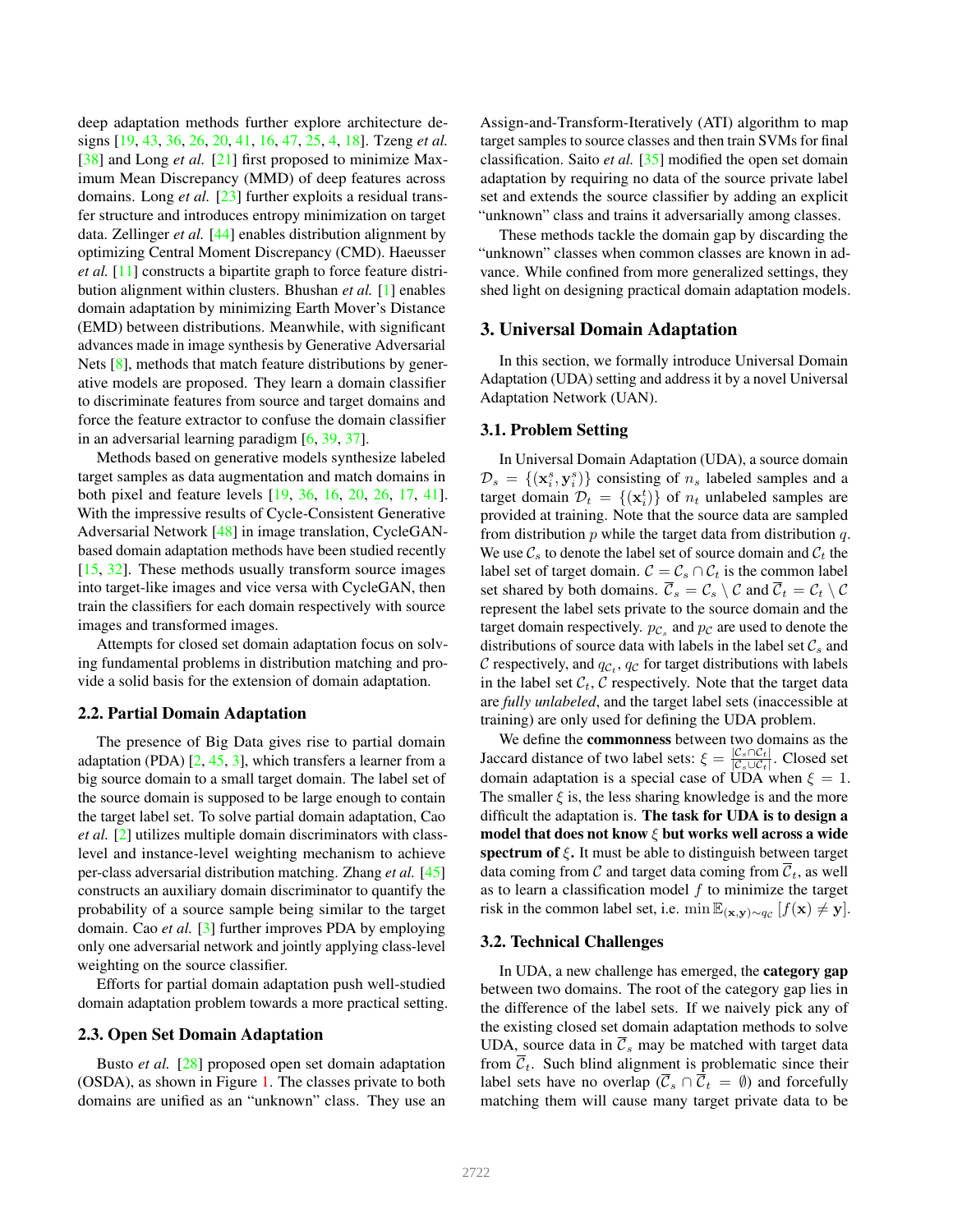

Figure 2. The training and testing phases of the Universal Adaptation Network (UAN) designed for Universal Domain Adaptation (UDA).

predicted as a class in  $\overline{\mathcal{C}}_s$  whereas they should be marked as "unknown". If we turn to tailored methods of partial or open set domain adaptation, we must face the fact that the relationship between  $C_s$  and  $C_t$  is unknown. In the absence of the configuration about  $\mathcal{C}, \overline{\mathcal{C}}_s$  and  $\overline{\mathcal{C}}_t$ , it is hard to make a choice among tailored domain adaptation methods. Thus, we need to automatically identify the source and target data from  $C$ , such that feature alignment can be done in the autodiscovered common label set.

Despite the category gap, the domain gap still exists in UDA setting, i.e. between the source and target data in the common label set. In other words,  $p \neq q$  and  $p_c \neq q_c$ . Domain adaptation should be applied to align distributions of the source and target data in the common label set  $\mathcal{C}$ .

Another challenge for UDA is to detect "unknown" classes. In practice, confidence thresholding, which marks samples with low classification confidence as "unknown". is often used. Nonetheless, such a straightforward method may fail in universal domain adaptation since the predictions by neural networks are usually overconfident [10] but less discriminative due to the underlying domain gap.

### 3.3. Universal Adaptation Network

We propose Universal Adaptation Network (UAN) to address the UDA problem. As shown in Figure 2, the architecture of UAN consists of a feature extractor  $F$ , an adversarial domain discriminator D, a non-adversarial domain discriminator  $D'$  and a label classifier G. Input x from either domain is fed into the feature extractor  $F$ . The extracted feature  $z = F(x)$  is forwarded into the label classifier G to obtain the probability  $\hat{\mathbf{y}} = G(\mathbf{z})$  of x over the source classes  $\mathcal{C}_s$ . The non-adversarial domain discriminator  $D'$  obtains the **domain similarity**  $\hat{d}' = D'(\mathbf{z})$ , quantifying the similarity of x to the source domain. The adversarial domain discriminator

D aims to adversarially match the feature distributions of the source and target data falling in the common label set  $C$ (Note that we need a mechanism to detect the common label set).  $E_G$ ,  $E_{D'}$  and  $E_D$  represent the error for label classifier  $G$ , non-adversarial domain discriminator  $D'$  and adversarial domain discriminator D, which are formally defined as

$$
E_G = \mathbb{E}_{(\mathbf{x}, \mathbf{y}) \sim p} L(\mathbf{y}, G(F(\mathbf{x})))
$$
 (1)

$$
E_{D'} = -\mathbb{E}_{\mathbf{x} \sim p} \log D'(F(\mathbf{x})) - \mathbb{E}_{\mathbf{x} \sim q} \log (1 - D'(F(\mathbf{x})))
$$
\n(2)

$$
E_D = -\mathbb{E}_{\mathbf{x} \sim p} w^s(\mathbf{x}) \log D \left( F(\mathbf{x}) \right) - \mathbb{E}_{\mathbf{x} \sim q} w^t(\mathbf{x}) \log \left( 1 - D \left( F(\mathbf{x}) \right) \right)
$$
(3)

where L is the standard cross-entropy loss,  $w^s(\mathbf{x})$  indicates the probability of a source sample x belonging to the common label set C, and similarly,  $w^t(\mathbf{x})$  indicates the probability of a target sample x belonging to the common label set C. The details of  $w^s(\mathbf{x})$  and  $w^t(\mathbf{x})$  will be elaborated in the next subsection. With well-established weighting  $w^s(\mathbf{x})$  and  $w<sup>t</sup>(\mathbf{x})$ , the adversarial domain discriminator D is confined to distinguish the source and target data in the common label set  $\mathcal C$ . Adversarially, the feature extractor  $F$  strives to confuse D, yielding domain-invariant features in the common label set  $C$ . The label classifier  $G$  trained on such features can be applied safely to the target domain.

The training of UAN can be written as a minimax game:

$$
\max_{D} \min_{F,G} E_G - \lambda E_D
$$
  
\n
$$
\min_{D'} E_{D'}
$$
\n(4)

where  $\lambda$  is a hyper-parameter to trade off between transferability and discriminability. We utilize the well-established gradient reversal layer proposed by Ganin *et al.* [6] to reverse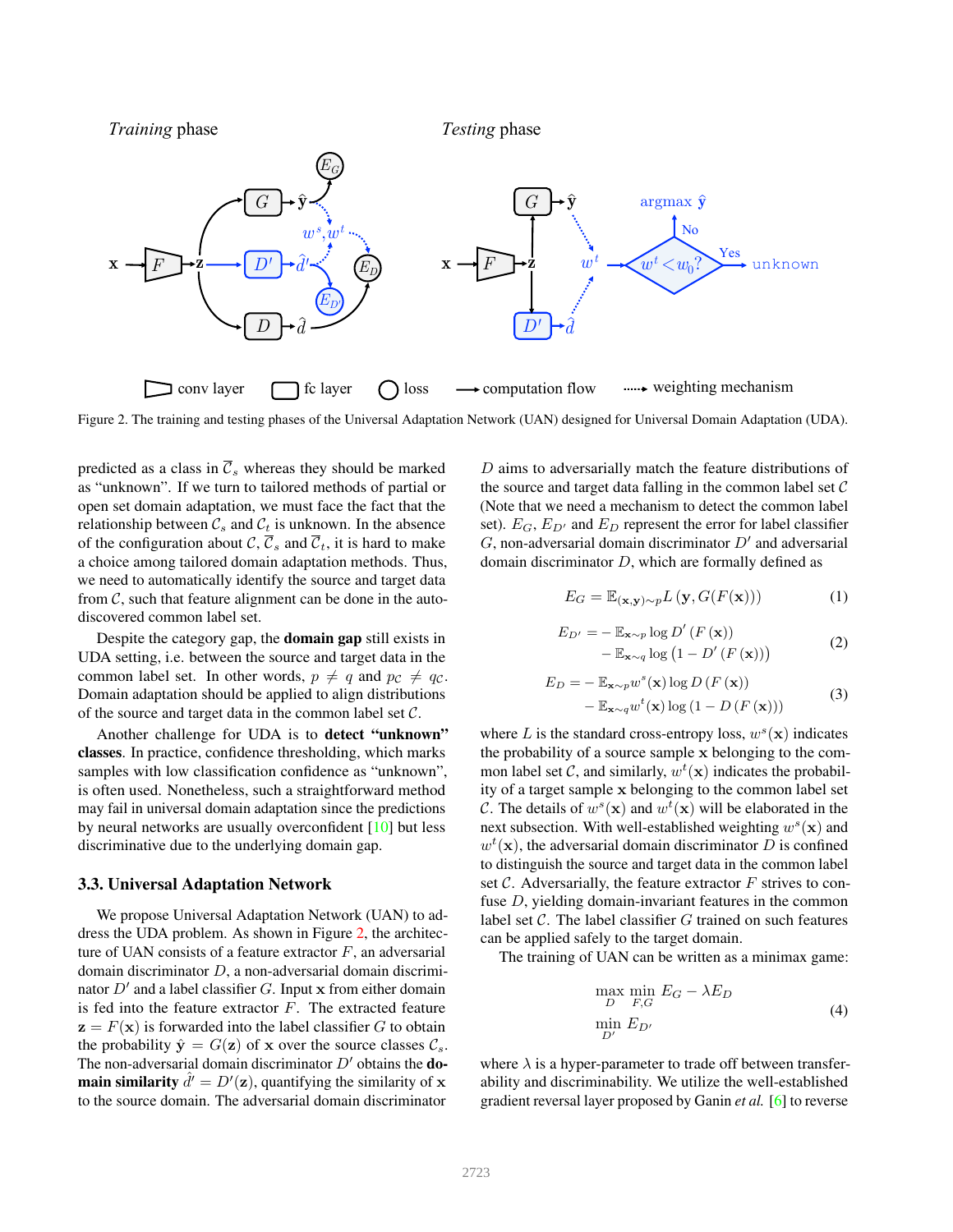the gradient between  $F$  and  $D$  to optimize all the modules in an end-to-end training framework.

The testing phase of UAN is shown in the right plot of Figure 2. Given each input target sample x, its categorical prediction  $\hat{\mathbf{y}}(\mathbf{x})$  over the source label set  $\mathcal{C}_s$ , and the domain prediction  $\hat{d}'(\mathbf{x})$ , we compute  $w^t(\mathbf{x})$  using Eq. (8) (details in the next subsection). With a validated threshold  $w_0$ , the class  $y(\mathbf{x})$  can be predicted by thresholding  $\hat{\mathbf{y}}(\mathbf{x})$  w.r.t.  $w_0$ :

$$
y(\mathbf{x}) = \begin{cases} \text{unknown} & w^t < w_0 \\ \text{argmax}(\hat{\mathbf{y}}) & w^t \ge w_0 \end{cases} \tag{5}
$$

which either rejects the target sample x as "unknown" class or classifies it to one of the source classes.

### 3.4. Transferability Criterion

In this section, we further elaborate on how to compute weighting  $w^s = w^s(\mathbf{x})$  and  $w^t = w^t(\mathbf{x})$  by sample-level transferability criterion. With a proper sample-level transferability criterion, each point in both source and target domains can be weighted such that the distributions of source and target data in the common label set  $\mathcal C$  can be maximally aligned. Also, data from target private label set  $\overline{C}_t$  can be identified and marked as "unknown" with the help of the sample-level transferability criterion. Thus, a well-established samplelevel transferability criterion should satisfy Eq. (6):

$$
\mathbb{E}_{\mathbf{x} \sim p_{\mathcal{C}}} w^s(\mathbf{x}) > \mathbb{E}_{\mathbf{x} \sim p_{\overline{C}_s}} w^s(\mathbf{x}) \n\mathbb{E}_{\mathbf{x} \sim q_{\mathcal{C}}} w^t(\mathbf{x}) > \mathbb{E}_{\mathbf{x} \sim q_{\overline{C}_t}} w^t(\mathbf{x})
$$
\n(6)

These inequalities should hold in a non-negligible margin.

Now we need to construct the sample-level transferability criterion. We first list what we have at hand about each input x:  $\hat{y}$ ,  $\hat{d}$ ,  $\hat{d}'$ . Since D is involved in adversarial training and thus fooled, its output  $\hat{d}$  is not discriminative enough. We thus analyze the properties of  $\hat{y}$  and  $\hat{d}'$  as follows.

**Domain Similarity.** In Eq.  $(2)$ , the objective of  $D'$  is to predict samples from source domain as 1 and samples from target domain as 0. Thus,  $\hat{d}'$  can be seen as the quantification for the domain similarity of each sample. For a source sample, smaller  $\hat{d}'$  means that it is more similar to the target domain; for a target sample, larger  $\hat{d}'$  means that it is more similar to the source domain. Therefore, we can hypothesize that  $\mathbb{E}_{\mathbf{x} \sim p_{\overline{C},s}}\hat{d}' > \mathbb{E}_{\mathbf{x} \sim p_{\mathcal{C}}}\hat{d}' > \mathbb{E}_{\mathbf{x} \sim q_{\mathcal{C}}}\hat{d}' > \mathbb{E}_{\mathbf{x} \sim q_{\overline{C},t}}\hat{d}'.$ 

Due to the nature of D', inequality  $\mathbb{E}_{\mathbf{x} \sim p_{\overline{C}_s}} \hat{d}'$ ,  $\mathbb{E}_{\mathbf{x} \sim p_{\mathcal{C}}} \hat{d}' >$  $\mathbb{E}_{\mathbf{x} \sim q_{\mathcal{C}}} \hat{d}'$ ,  $\mathbb{E}_{\mathbf{x} \sim q_{\overline{\mathcal{C}}_t}} \hat{d}'$  naturally holds. Since  $p_{\mathcal{C}}$  and  $q_{\mathcal{C}}$  share the same label set,  $p_{\mathcal{C}}$  is closer to  $q_{\mathcal{C}}$  compared with  $q_{\overline{\mathcal{C}}_t}$ , and it is reasonable to hypothesize  $\mathbb{E}_{\mathbf{x} \sim p_{\overline{C},s}} \hat{d}' > \mathbb{E}_{\mathbf{x} \sim p_{\mathcal{C}}} \hat{d}'$ . The same observation applies to  $\mathbb{E}_{\mathbf{x} \sim q_{\mathcal{C}}} \hat{d}' > \mathbb{E}_{\mathbf{x} \sim q_{\overline{\mathcal{C}}_t}} \hat{d}'.$ 

**Prediction Uncertainty.** The prediction  $\hat{y}$  contains the discriminative information about the input, but it is only reliable in the source domain guaranteed by labeled data. To exploit unlabeled data, entropy minimization has been used as a criterion in semi-supervised learning and domain adaptation  $[9, 23]$  to enforce the decision boundary in the unlabeled data to pass through low-density area. In principle, entropy quantifies the prediction uncertainty, and smaller entropy means more confident prediction. We hypothesize:  $\mathbb{E}_{\mathbf{x} \sim q_{\mathcal{C}_t}} H(\hat{\mathbf{y}})$  $\mathbb{E}_{\mathbf{x} \sim q_{\mathcal{C}}} H(\hat{\mathbf{y}}) > \mathbb{E}_{\mathbf{x} \sim p_{\mathcal{C}}} H(\hat{\mathbf{y}}) > \mathbb{E}_{\mathbf{x} \sim p_{\overline{\mathcal{C}}_s}} H(\hat{\mathbf{y}}).$ 

Since the source domain is labeled and the target domain is unlabeled, predictions are certain for source samples and uncertain for target samples,  $\mathbb{E}_{\mathbf{x} \sim q_{\overline{C}_t}} H(\hat{\mathbf{y}}), \mathbb{E}_{\mathbf{x} \sim q_{\mathcal{C}}} \overline{H}(\hat{\mathbf{y}}) >$  $\mathbb{E}_{\mathbf{x} \sim p_{\mathcal{C}}} H(\hat{\mathbf{y}}), \mathbb{E}_{\mathbf{x} \sim p_{\overline{\mathcal{C}}_s}} H(\hat{\mathbf{y}}).$ 

Similar samples from  $q_c$  and  $p_c$  can attract each other. Thus, the entropy of samples from  $p_c$  becomes larger because they are influenced by the high entropy samples from  $q_c$ . Still, as  $\overline{\mathcal{C}}_s$  has no intersection with  $\mathcal{C}_t$ , samples from  $p_{\overline{\mathcal{C}}_s}$ are not influenced by the target data and keeps highest certainty. So we hypothesize that  $\mathbb{E}_{\mathbf{x} \sim p_{\mathcal{C}}} H(\hat{\mathbf{y}}) > \mathbb{E}_{\mathbf{x} \sim p_{\overline{\mathcal{C}}_s}} H(\hat{\mathbf{y}})$ . Similarly,  $\overline{C}_t$  has no intersection with  $C_s$  (data from  $q_{\overline{C}_s}$ ) does not belong to any class in  $\mathcal{C}_s$ ), and thus the hypothesis  $\mathbb{E}_{\mathbf{x} \sim q_{\mathcal{C}_t}} H(\hat{\mathbf{y}}) > \mathbb{E}_{\mathbf{x} \sim q_{\overline{\mathcal{C}}}} H(\hat{\mathbf{y}})$  is reasonable.

With the above analysis, the sample-level transferability criterion for source data points and target data points can be respectively defined as Eq. (7) and Eq. (8):

$$
w^{s}(\mathbf{x}) = \frac{H(\hat{\mathbf{y}})}{\log |\mathcal{C}_{s}|} - \hat{d}'(\mathbf{x})
$$
(7)

$$
w^{t}(\mathbf{x}) = \hat{d}'(\mathbf{x}) - \frac{H(\hat{\mathbf{y}})}{\log |\mathcal{C}_{s}|}
$$
(8)

Note that the entropy is normalized by its maximum value  $(\log |\mathcal{C}_s|)$  so that it is restricted into  $[0, 1]$  and comparable to the domain similarity measure  $\hat{d}'$ . Also, the weights are normalized into interval [0, 1] during training.

The proposed universal adaptation network (UAN) leverages the sample-level transferability criterion to disentangle source data in C,  $\overline{C}_s$  and target data in C,  $\overline{C}_t$ . As such, the category gap is reduced. The domain gap is reduced as well by aligning features between domains in shared label set C.

#### 4. Experiments

To perform a thorough evaluation, we compare UAN with state of the art methods tailored to various domain adaptation settings under a variety of UDA settings on several datasets with different  $\xi, |\mathcal{C}_s \cup \mathcal{C}_t|, |\overline{\mathcal{C}}_t|$  and  $|\overline{\mathcal{C}}_s|$ . Then, we explore the performance with respect to the change of  $\xi, |\mathcal{C}_s \cup \mathcal{C}_t|$ ,  $\overline{C}_t$  and  $\overline{C}_s$ . We further provide comprehensive analyses of the hyper-parameter sensitivity and the quality of samplelevel transferability criterion about the proposed UAN model. Code and data will be available at github.com/thuml.

#### 4.1. Experimental Setup

In this subsection, we describe the datasets, the evaluation protocols and the implementation details.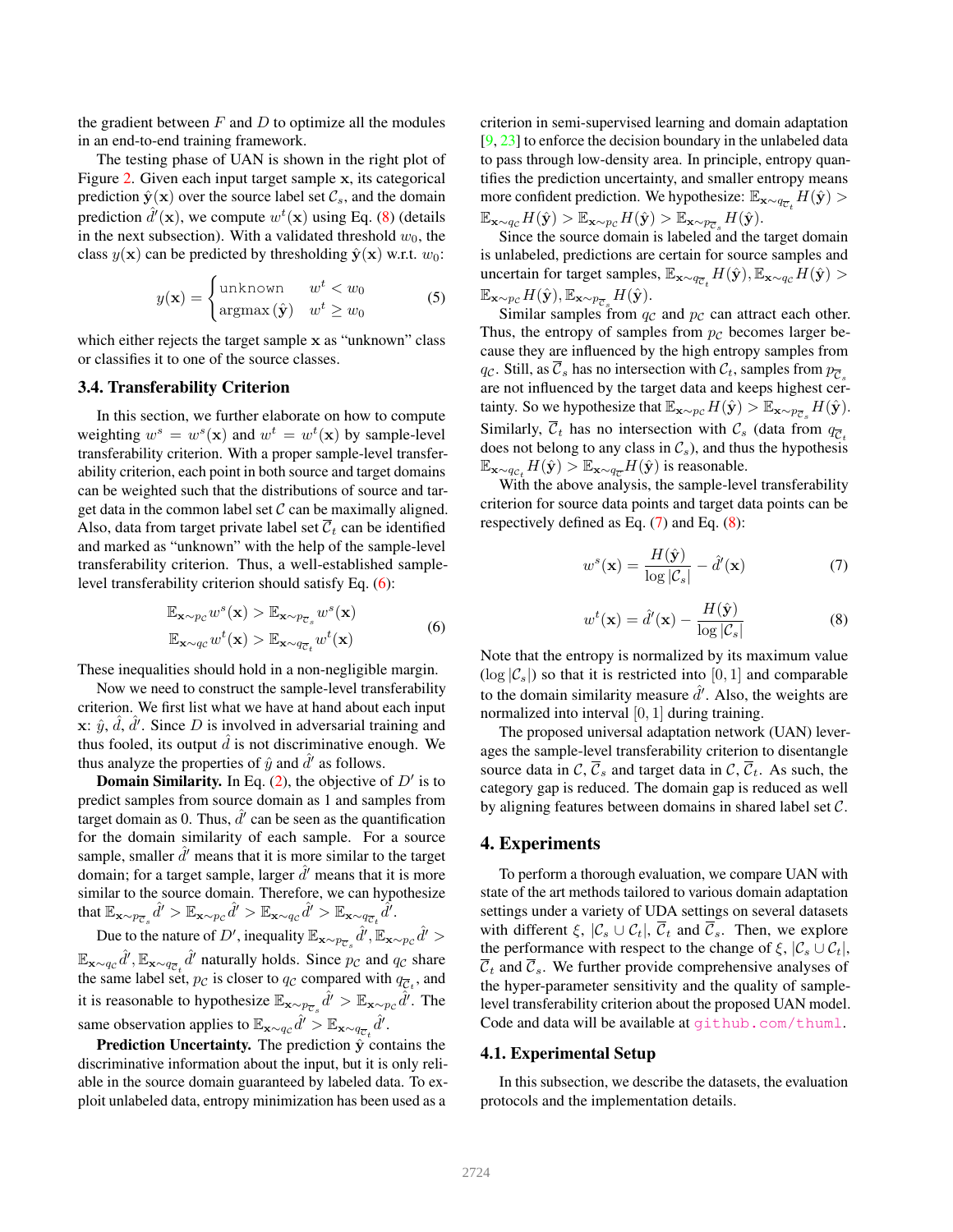Table 1. Average class accuracy (%) of universal domain adaptation tasks on **Office-Home** ( $\xi = 0.15$ ) dataset (ResNet)

| Method                 | Office-Home |       |       |       |       |       |       |       |       |                                                                                                                                                                   |       |       |       |
|------------------------|-------------|-------|-------|-------|-------|-------|-------|-------|-------|-------------------------------------------------------------------------------------------------------------------------------------------------------------------|-------|-------|-------|
|                        |             |       |       |       |       |       |       |       |       | $Ar \to Cl \; Ar \to Pr \; Ar \to Rw \; Cl \to Ar \; Cl \to Pr \; Cl \to Rw \; Pr \to Ar \; Pr \to Cl \; Pr \to RW \; Rw \to Ar \; Rw \to Cl \; Rw \to Pr \; Avg$ |       |       |       |
| ResNet $[13]$          | 59.37       | 76.58 | 87.48 | 69.86 | 71.11 | 81.66 | 73.72 | 56.30 | 86.07 | 78.68                                                                                                                                                             | 59.22 | 78.59 | 73.22 |
| DANN $[6]$             | 56.17       | 81.72 | 86.87 | 68.67 | 73.38 | 83.76 | 69.92 | 56.84 | 85.80 | 79.41                                                                                                                                                             | 57.26 | 78.26 | 73.17 |
| <b>RTN</b> [23]        | 50.46       | 77.80 | 86.90 | 65.12 | 73.40 | 85.07 | 67.86 | 45.23 | 85.50 | 79.20                                                                                                                                                             | 55.55 | 78.79 | 70.91 |
| <b>IWAN</b> [45]       | 52.55       | 81.40 | 86.51 | 70.58 | 70.99 | 85.29 | 74.88 | 57.33 | 85.07 | 77.48                                                                                                                                                             | 59.65 | 78.91 | 73.39 |
| <b>PADA</b> [45]       | 39.58       | 69.37 | 76.26 | 62.57 | 67.39 | 77.47 | 48.39 | 35.79 | 79.60 | 75.94                                                                                                                                                             | 44.50 | 78.10 | 62.91 |
| ATI [28]               | 52.90       | 80.37 | 85.91 | 71.08 | 72.41 | 84.39 | 74.28 | 57.84 | 85.61 | 76.06                                                                                                                                                             | 60.17 | 78.42 | 73.29 |
| OSBP $\left[35\right]$ | 47.75       | 60.90 | 76.78 | 59.23 | 61.58 | 74.33 | 61.67 | 44.50 | 79.31 | 70.59                                                                                                                                                             | 54.95 | 75.18 | 63.90 |
| UAN $w/\alpha$ d       | 61.60       | 81.86 | 87.67 | 74.52 | 73.59 | 84.88 | 73.65 | 57.37 | 86.61 | 81.58                                                                                                                                                             | 62.15 | 79.14 | 75.39 |
| UAN $w/o y$            | 56.63       | 77.51 | 87.61 | 71.96 | 69.08 | 83.18 | 71.40 | 56.10 | 84.24 | 79.27                                                                                                                                                             | 60.59 | 78.35 | 72.91 |
| <b>UAN</b>             | 63.00       | 82.83 | 87.85 | 76.88 | 78.70 | 85.36 | 78.22 | 58.59 | 86.80 | 83.37                                                                                                                                                             | 63.17 | 79.43 | 77.02 |

Table 2. Average class accuracy (%) on Office-31 ( $\xi = 0.32$ ), ImageNet-Caltech ( $\xi = 0.07$ ) and VisDA2017 ( $\xi = 0.50$ ) (ResNet)

| Method           | Office-31         |                   |                   |                   |                   |                   |       |                   | ImageNet-Caltech  |       |  |
|------------------|-------------------|-------------------|-------------------|-------------------|-------------------|-------------------|-------|-------------------|-------------------|-------|--|
|                  | $A \rightarrow W$ | $D \rightarrow W$ | $W \rightarrow D$ | $A \rightarrow D$ | $D \rightarrow A$ | $W \rightarrow A$ | Avg   | $I \rightarrow C$ | $C \rightarrow I$ | VisDA |  |
| ResNet $[13]$    | 75.94             | 89.60             | 90.91             | 80.45             | 78.83             | 81.42             | 82.86 | 70.28             | 65.14             | 52.80 |  |
| DANN $[6]$       | 80.65             | 80.94             | 88.07             | 82.67             | 74.82             | 83.54             | 81.78 | 71.37             | 66.54             | 52.94 |  |
| <b>RTN</b> [23]  | 85.70             | 87.80             | 88.91             | 82.69             | 74.64             | 83.26             | 84.18 | 71.94             | 66.15             | 53.92 |  |
| <b>IWAN</b> [45] | 85.25             | 90.09             | 90.00             | 84.27             | 84.22             | 86.25             | 86.68 | 72.19             | 66.48             | 58.72 |  |
| <b>PADA</b> [45] | 85.37             | 79.26             | 90.91             | 81.68             | 55.32             | 82.61             | 79.19 | 65.47             | 58.73             | 44.98 |  |
| ATI [28]         | 79.38             | 92.60             | 90.08             | 84.40             | 78.85             | 81.57             | 84.48 | 71.59             | 67.36             | 54.81 |  |
| <b>OSBP</b> [35] | 66.13             | 73.57             | 85.62             | 72.92             | 47.35             | 60.48             | 67.68 | 62.08             | 55.48             | 30.26 |  |
| <b>UAN</b>       | 85.62             | 94.77             | 97.99             | 86.50             | 85.45             | 85.12             | 89.24 | 75.28             | 70.17             | 60.83 |  |

### 4.1.1 Datasets

Office-31 [33] is *de facto* for visual domain adaptation with 31 categories in 3 visually distinct domains (A, D, W). We use the 10 classes shared by Office-31 and Caltech-256 [7] as the common label set  $C$ , then in alphabetical order, the next 10 classes are used as the  $\overline{\mathcal{C}}_s$ , and the reset 11 classes are used as the  $\overline{C}_t$ . Here  $\xi = 0.32$ .

**Office-Home** [40] is a larger dataset with 65 object categories in 4 different domains: Artistic images (Ar), Clip-Art images (Cl), Product images (Pr) and Real-World images (Rw). In alphabet order, we use the first 10 classes as  $C$ , the next 5 classes as  $\overline{\mathcal{C}}_s$  and the rest as  $\overline{\mathcal{C}}_t$ . Here  $\xi = 0.15$ .

VisDA2017 [29] dataset focuses on a special domain adaptation setting (simulation to real). The source domain consists of images generated by game engines and target domain consists of real-world images. There are 12 classes in this dataset. We use the first 6 classes as  $C$ , the next 3 classes as  $\overline{\mathcal{C}}_s$  and the rest as  $\overline{\mathcal{C}}_t$ . Here  $\xi = 0.50$ .

ImageNet-Caltech is built from ImageNet-1K [31] with 1000 classes and Caltech-256 with 256 classes. As in previous works  $[2, 3]$ , we used the 84 common classes shared by both domains as the common label set  $\mathcal C$  and use their private classes as the private label set respectively. This dataset naturally falls into the universal domain adaptation paradigm. We form two universal domain adaptation tasks:  $I \rightarrow C$  and  $C \rightarrow I$ . Here  $\xi = 0.07$ .

These dataset settings are set up to both comply with the existing configurations  $[2, 3, 35, 28]$  and cover as many commonness levels  $\xi$  as possible, since brute-force evaluation of all combinations of  $\xi, |\mathcal{C}_s \cup \mathcal{C}_t|, \overline{\mathcal{C}}_t$  and  $\overline{\mathcal{C}}_s$  is unacceptable.

#### 4.1.2 Evaluation Details

Compared Methods. We compare the proposed UAN with  $(1)$  Convolutional Neural Network: **ResNet**  $[13]$ ,  $(2)$ close-set domain adaptation methods: Domain-Adversarial Neural Networks (DANN) [6], Residual Transfer Networks (RTN) [23], (3) partial domain adaptation methods: Importance Weighted Adversarial Nets (IWAN) [45], Partial Adversarial Domain Adaptation (PADA) [3], (4) open set domain adaptation methods: Assign-and-Transform-Iteratively (ATI) [28], Open Set Back-Propagation (OSBP) [35]. These methods are state of the art in their respective settings (ATI- $\lambda$ ) is compared and  $\lambda$  is derived as described in [28]). It shall be valuable to study the performance of these methods in the practical UDA setting.

Evaluation Protocols. We adopt the evaluation protocol in Visual Domain Adaptation (VisDA2018) Open-Set Classification Challenge, where all the data in the target private label set is regarded as one unified "unknown" class and the average of per-class accuracy for all the  $|\mathcal{C}| + 1$  classes is the final result. We extend existing methods by confidence thresholding. At the testing stage, if the prediction confi-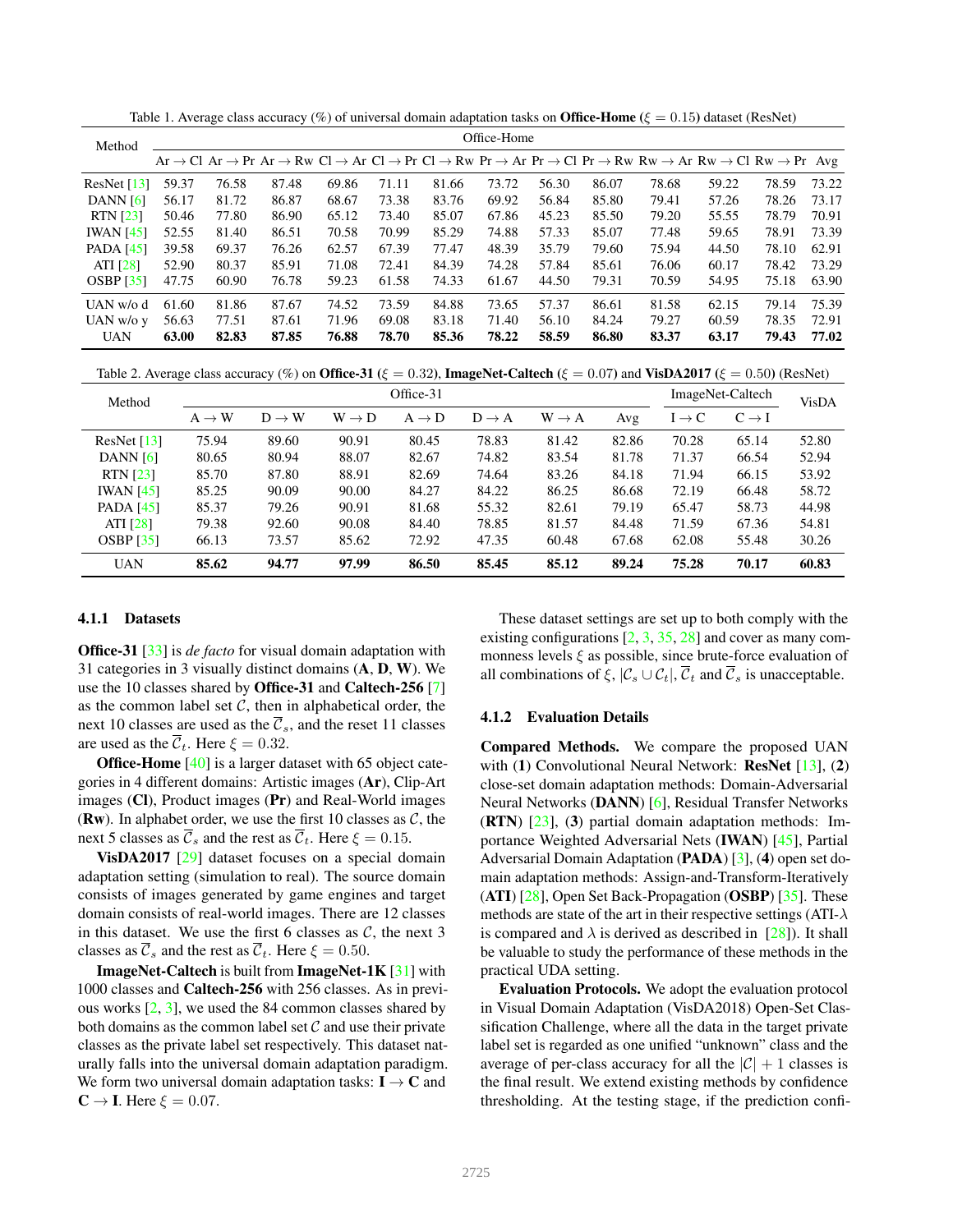

Figure 3. (a) Accuracy w.r.t.  $|\overline{C}_t|$  in task  $\overline{\mathbf{A}} \to \mathbf{D}$ ,  $\xi = 0.32$ . (b) Accuracy w.r.t.  $|\mathcal{C}|$  in task  $\mathbf{A} \to \mathbf{D}$ . (c) Performance w.r.t. threshold  $w_0$ .

dence is under the confidence threshold, the input image is classified as "unknown".

Implementation Details. Implementation is in PyTorch and ResNet-50 [13] is used as the backbone network. Models are fine-tuned from ResNet-50 pre-trained on ImageNet. We set temperature  $[14]$  as 10 when calculating  $\hat{y}$  in Eq. (7) because the prediction for source data is usually too certain and the entropy is low. When applied in Eq. (3),  $w^s$ ,  $w^t$  are normalized in a mini-batch to be within interval [0, 1].

#### 4.2. Classification Results

The classification results are shown in Tables 1 and 2, respectively. UAN outperforms all the compared methods in terms of the average per-class accuracy. In particular, we have some key observations.

In the practical UDA setting, especially in the difficult Office-Home dataset, most existing methods perform similarly to or even worse than ResNet, indicating that existing methods are prone to negative transfer in UDA settings, meaning that they perform worse than a model only trained on source data without any adaptation. For example, Figure  $4(a)$  shows the per-class accuracy gain compared to ResNet on task  $Ar \rightarrow Cl$ . We can find that DANN, IWAN, and OSBP suffer from negative transfer in most classes and are only able to promote the adaptation for a few classes. Only UAN promotes positive transfer for all classes.

In these various settings, UAN outperforms all the mentioned methods. This is because UAN has a carefully designed sample-level transferability criterion. It filters out data coming from  $\overline{C}_t$  and  $\overline{C}_s$  on feature alignment and provides a better criterion for "unknown" class detection than the existing confidence thresholding method.

Existing methods perform well when their assumptions hold but worse when violated. Take OSBP as an example, if manually removing source private classes (invalid operation since target labels are unknown), its accuracy is 89.1% on Office-31; however, if keeping source private classes (violating its assumption), its accuracy drops to 67.68%. As the assumptions of previous open set DA methods are violated in UDA, it is no wonder that their accuracies drop sharply.

### 4.3. Analysis on Different UDA Settings

**Varying Size of**  $\overline{\mathcal{C}}_t$  and  $\overline{\mathcal{C}}_s$ . With fixed  $|\mathcal{C}_s \cup \mathcal{C}_t|$  and  $\xi$ , we explore the performance of methods mentioned above on universal domain adaptation with the various sizes of  $\mathcal{C}_t$  $(\overline{\mathcal{C}}_s$  also changes correspondingly) on task  $\mathbf{A} \to \mathbf{D}$  in Office-31 dataset. As shown in Figure  $3(a)$ , UAN outperforms all the compared methods on most sizes of  $\overline{C}_t$ . In particular, when  $|\overline{C}_t| = 0$ , which is the partial domain adaptation setting with  $C_t \subset C_s$ , the performance of UAN is comparable to IWAN's performance. And when  $|\overline{C}_t| = 21$ , which is the open set domain adaptation setting with  $\mathcal{C}_s \subset \mathcal{C}_t$ , the performance of UAN is comparable to OSBP's performance. IWAN and OSBP both take advantage of the prior knowledge about label sets and design modules to exploit the knowledge. However, UAN can still catch up with them in their expert settings, indicating UAN is effective and robust to diverse sizes of  $\overline{C}_t$  and  $\overline{C}_s$ . In the middle of 0 and 21, where  $C_s$  and  $C_t$  are partly shared, UAN outperforms other methods with large margin. UAN can produce impressive results without any prior knowledge about the target label set. The general trend in Figure  $3(a)$  is that the performance goes higher when  $|\overline{C}_t|$  becomes larger. This is natural since larger  $|\overline{C}_t|$  means smaller  $|\overline{\mathcal{C}}_s|$  and less distraction to the label classifier.

Varying Size of Common Label Set  $C$ . We explore another dimension of universal domain adaptation by varying the size of  $\mathcal C$ . This is done in Office-31 dataset on task  $\mathbf A$  $\rightarrow$  **D**. Here  $|\mathcal{C}| + |\mathcal{C}_t| + |\mathcal{C}_s| = 31$ . For simplicity, we let  $|\mathcal{C}_t| = |\mathcal{C}_s| + 1$  and vary  $|\mathcal{C}|$  from 0 to 31. Figure 3(b) shows the accuracy of these methods with different  $|C|$ 's. When  $|\mathcal{C}| = 0$ , source domain and target domain have no overlap on label sets, i.e.  $\mathcal{C}_t \cap \mathcal{C}_s = \emptyset$ . We observe that UAN substantially outperforms all the compared methods with large margin, because they all assume that there is some common label set between source and target domains and cannot filter out target samples well when all the target samples are in the private label set  $\overline{C}_t$ . When  $|C| = 31$ , which is the closed set domain adaptation setting with  $\mathcal{C}_s = \mathcal{C}_t$ , we see that the performance of UAN is comparable with DANN's performance, indicating that the sample-level transferability criterion of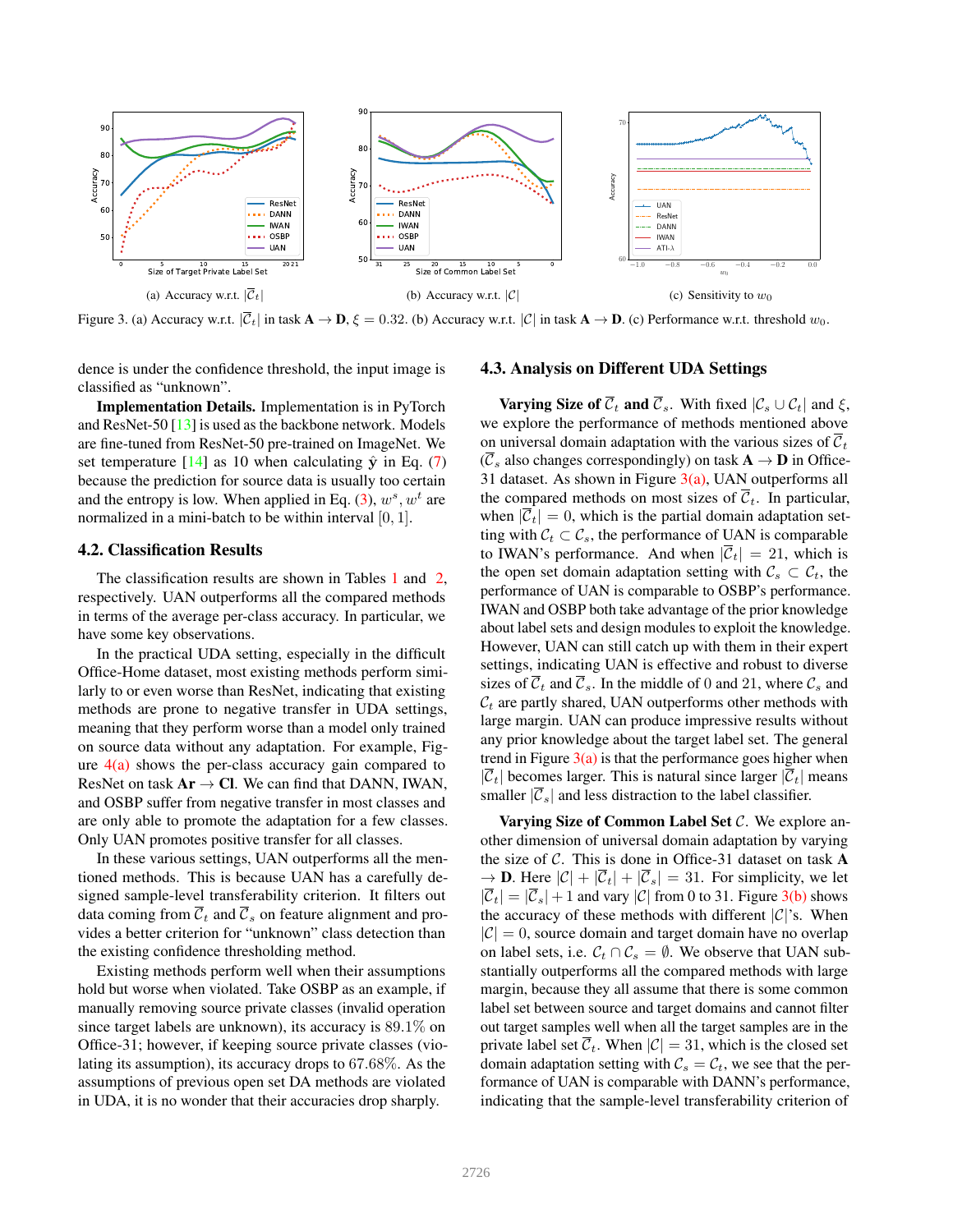

(a) Negative Transfer in UDA (b) Hypotheses Quality (blue for *common* and black for *private*) Figure 4. (a) The negative transfer influence in UDA (task  $Ar \rightarrow Cl$ ). (b) Justification of validity of hypotheses in Section 3.4.

UAN preserves useful samples and does not influence performance on the closed set domain adaptation setting. Note that when  $|\mathcal{C}|$  keeps decreasing, the performance of DANN and IWAN drops rapidly and only UAN works stably.

#### 4.4. Analysis of Universal Adaptation Network

Ablation Study. We go deeper into the efficacy of the proposed sample-level transferability criterion by performing an ablation study that evaluates variants of UAN. (1) UAN w/o d is the variant without integrating the domain similarity into the sample-level transferability criterion in Eq.  $(7)$  and Eq.  $(8)$ ;  $(2)$  UAN w/o y is the variant without integrating the uncertainty criterion into sample-level transferability criterion in Eq. (7) and Eq. (8). Results are shown in bottom rows of Table 1. UAN outperforms UAN w/o d and UAN w/o y, indicating both the domain similarity component and the uncertainty criterion component in the definition of  $w^s(\mathbf{x})$ ,  $w^t(\mathbf{x})$  are important and necessary. In addition, UAN w/o d performs better than UAN w/o y, meaning that integrating the uncertainty criterion into the sample-level transferability criterion is even more crucial.

Hypotheses Justification. To justify the validity of the hypotheses in Section 3.4, we plot in Figure 4(b) the estimated probability density function for different components of weights  $w^s(\mathbf{x})$  in Eq. (7) and  $w^t(\mathbf{x})$  in Eq. (8). Results show that all the hypotheses are successfully justified, explaining why UAN can perform well in various UDA settings. Another observation is that the uncertainty criterion and the domain similarity themselves can be used to distinguish all the examples from common label set and private label sets. By combining these two components we can obtain more distinguishable transferability criterion.

Threshold Sensitivity. We explore the sensitivity of UAN with respect to threshold  $w_0$  in task  $I \rightarrow C$ . As shown in Figure  $3(c)$ , though UAN's accuracies vary by about  $2\%$ w.r.t.  $w_0$ , it consistently outperforms the other methods by large margins in a wide range of  $w_0$ . Note that the baselines are fully tuned and their best accuracies are compared here.

# 5. Conclusion

In this paper, we introduce a novel Universal Domain Adaptation (UDA) setting, where no prior knowledge are required on the label set relationship between domains. We propose Universal Adaptation Network (UAN) with a welldesigned sample-level transferability criterion to address UDA. A thorough evaluation shows that existing methods requiring prior knowledge on the relationship of label sets cannot work well in general UDA setting while the proposed UAN works stably and achieves state-of-the-art results.

In practice, if one wants to generalize a model to a new scenario, the proposed UAN can be a good candidate model. If UAN classifies most examples as "unknown", then domain adaptation in such a new scenario may well fail, and collecting labels will be indispensable. On the other hand, if UAN can generate labels for most examples, collecting labels for such a scenario are not necessary and domain adaptation will perform the work. That said, UAN can serve as a pilot study when we encounter a new domain adaptation scenario.

## Acknowledgements

This work is supported by National Key R&D Program of China (No. 2017YFC1502003) and National Natural Science Foundation of China (61772299, 71690231, and 61672313).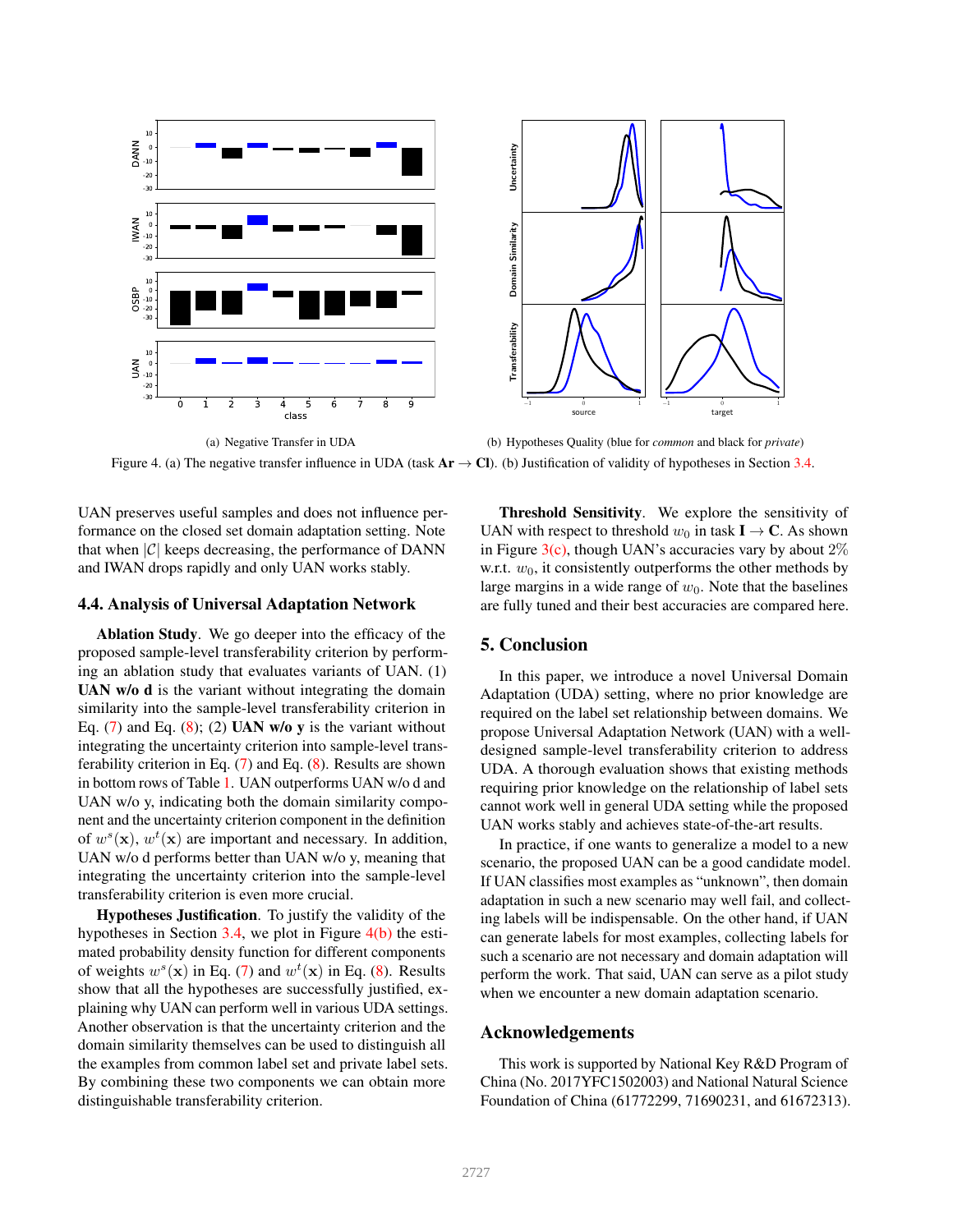# References

- [1] B. Bhushan Damodaran, B. Kellenberger, R. Flamary, D. Tuia, and N. Courty. Deepjdot: Deep joint distribution optimal transport for unsupervised domain adaptation. In *ECCV*, September 2018.
- [2] Z. Cao, M. Long, J. Wang, and M. I. Jordan. Partial transfer learning with selective adversarial networks. In *CVPR*, June 2018.
- [3] Z. Cao, L. Ma, M. Long, and J. Wang. Partial adversarial domain adaptation. In *ECCV*, pages 135–150, 2018.
- [4] Q. Chen, Y. Liu, Z. Wang, I. Wassell, and K. Chetty. Re-weighted adversarial adaptation network for unsupervised domain adaptation. In *CVPR*, pages 7976– 7985, 2018.
- [5] L. Duan, I. W. Tsang, and D. Xu. Domain transfer multiple kernel learning. *TPAMI*, 34(3):465–479, 2012.
- [6] Y. Ganin, E. Ustinova, H. Ajakan, P. Germain, H. Larochelle, F. Laviolette, M. Marchand, and V. S. Lempitsky. Domain-adversarial training of neural networks. *JMLR*, 17:59:1–59:35, 2016.
- [7] B. Gong, Y. Shi, F. Sha, and K. Grauman. Geodesic flow kernel for unsupervised domain adaptation. In *CVPR*, 2012.
- [8] I. Goodfellow, J. Pouget-Abadie, M. Mirza, B. Xu, D. Warde-Farley, S. Ozair, A. Courville, and Y. Bengio. Generative adversarial nets. In *NeurIPS*, pages 2672– 2680, 2014.
- [9] Y. Grandvalet and Y. Bengio. Semi-supervised learning by entropy minimization. In *NeurIPS*, pages 529–536, 2004.
- [10] C. Guo, G. Pleiss, Y. Sun, and K. Q. Weinberger. On calibration of modern neural networks. In *International Conference on Machine Learning*, pages 1321–1330.
- [11] P. Haeusser, T. Frerix, A. Mordvintsev, and D. Cremers. Associative domain adaptation. In *ICCV*, volume 2, page 6, 2017.
- [12] K. He, G. Gkioxari, P. Dollár, and R. Girshick. Mask r-cnn. In *ICCV*, pages 2980–2988. IEEE, 2017.
- [13] K. He, X. Zhang, S. Ren, and J. Sun. Deep residual learning for image recognition. In *CVPR*, 2016.
- [14] G. Hinton, O. Vinyals, and J. Dean. Distilling the knowledge in a neural network.
- [15] J. Hoffman, E. Tzeng, T. Park, J. Zhu, P. Isola, K. Saenko, A. A. Efros, and T. Darrell. Cycada: Cycleconsistent adversarial domain adaptation. In *ICML*, pages 1994–2003, 2018.
- [16] L. Hu, M. Kan, S. Shan, and X. Chen. Duplex generative adversarial network for unsupervised domain adaptation. In *CVPR*, June 2018.
- [17] S.-W. Huang, C.-T. Lin, S.-P. Chen, Y.-Y. Wu, P.-H. Hsu, and S.-H. Lai. Auggan: Cross domain adaptation with gan-based data augmentation. In *ECCV*, September 2018.
- [18] G. Kang, L. Zheng, Y. Yan, and Y. Yang. Deep adversarial attention alignment for unsupervised domain adaptation: the benefit of target expectation maximization. In *ECCV*, September 2018.
- [19] B. Konstantinos, S. Nathan, D. David, E. Dumitru, and K. Dilip. Unsupervised pixel–level domain adaptation with generative adversarial networks. In *CVPR*, pages 95–104, 2017.
- [20] Y.-C. Liu, Y.-Y. Yeh, T.-C. Fu, S.-D. Wang, W.-C. Chiu, and Y.-C. Frank Wang. Detach and adapt: Learning cross-domain disentangled deep representation. In *CVPR*, June 2018.
- [21] M. Long, Y. Cao, J. Wang, and M. I. Jordan. Learning transferable features with deep adaptation networks. In *ICML*, 2015.
- [22] M. Long, Z. Cao, J. Wang, and M. I. Jordan. Conditional domain adversarial network. In *NeurIPS*, 2018.
- [23] M. Long, H. Zhu, J. Wang, and M. I. Jordan. Unsupervised domain adaptation with residual transfer networks. In *NeurIPS*, pages 136–144, 2016.
- [24] Z. Luo, Y. Zou, J. Hoffman, and L. F. Fei-Fei. Label efficient learning of transferable representations acrosss domains and tasks. In *NeurIPS*, pages 165–177, 2017.
- [25] F. Maria Carlucci, L. Porzi, B. Caputo, E. Ricci, and S. Rota Bulo. Autodial: Automatic domain alignment layers. In *ICCV*, Oct 2017.
- [26] Z. Murez, S. Kolouri, D. Kriegman, R. Ramamoorthi, and K. Kim. Image to image translation for domain adaptation. In *CVPR*, June 2018.
- [27] S. J. Pan, I. W. Tsang, J. T. Kwok, and Q. Yang. Domain adaptation via transfer component analysis. *TNNLS*, 22(2):199–210, 2011.
- [28] P. Panareda Busto and J. Gall. Open set domain adaptation. In *ICCV*, Oct 2017.
- [29] X. Peng, B. Usman, N. Kaushik, D. Wang, J. Hoffman, K. Saenko, X. Roynard, J.-E. Deschaud, F. Goulette, and T. L. Hayes. VisDA: A synthetic-to-real benchmark for visual domain adaptation. In *CVPR Workshops*, pages 2021–2026.
- [30] S. Ren, K. He, R. Girshick, and J. Sun. Faster r-cnn: Towards real-time object detection with region proposal networks. In *NeurIPS*, pages 91–99.
- [31] O. Russakovsky, J. Deng, H. Su, J. Krause, S. Satheesh, S. Ma, Z. Huang, A. Karpathy, A. Khosla, M. Bernstein, A. C. Berg, and L. Fei-Fei. ImageNet Large Scale Visual Recognition Challenge. *IJCV*, 115(3):211–252, 2015.